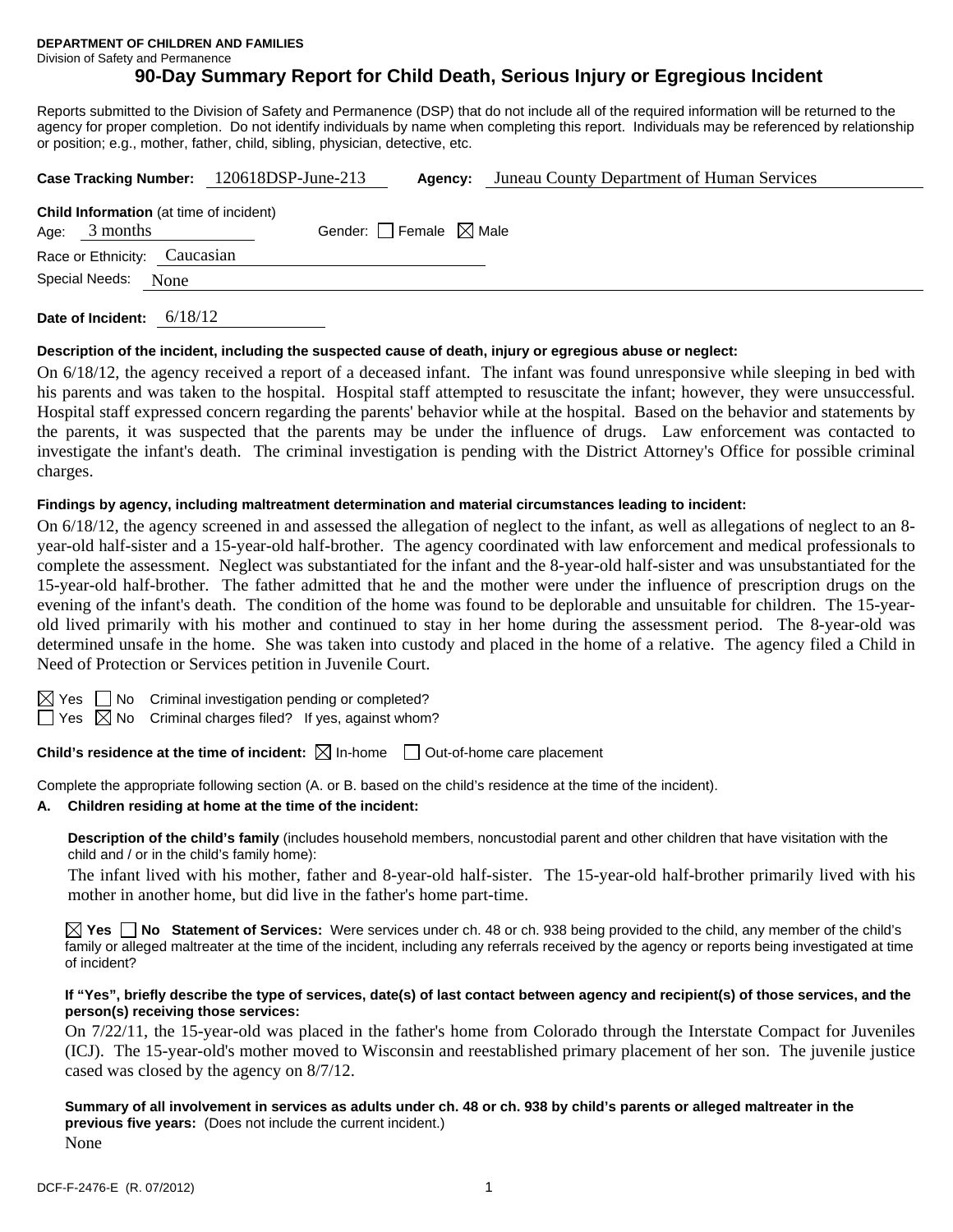**Summary of actions taken by the agency under ch. 48, including any investigation of a report or referrals to services involving the child, any member of the child's family living in this household and the child's parents and alleged maltreater.** (Does not include the current incident.)

(Note: Screened out reports listed in this section may include only the date of the report, screening decision, and if a referral to services occurred at Access. Reports that do not constitute a reasonable suspicion of maltreatment or a reason to believe that the child is threatened with harm are not required to be screened in for an initial assessment, and no further action is required by the agency.)

On 4/7/08, the agency received an allegation of physical abuse to the 4-year-old (now 8-year-old) by her father. The agency completed an assessment and unsubstantiated physical abuse.

On 3/11/10, the agency received a child welfare report regarding the mother and her 6-year-old daughter (now 8-year-old) living in a trailer with missing and broken windows. The agency provided the mother with information on community services to assist her with housing.

On 4/8/10, the agency received a child welfare report regarding the mother and her 6-year-old daughter (now 8-year-old) living in filthy conditions. The agency attempted to make contact with the mother; however, the family was no longer living at the home.

On 5/17/12, the agency received a child welfare report regarding the family living in a home with no running water. The agency provided the family with information on community services.

# **Summary of any investigation involving the child, any member of the child's family and alleged maltreater conducted under ch. 48 or ch. 938 and any services provided to the child and child's family since the date of the incident:**

The agency screened in and assessed allegations of neglect to the infant, 8-year-old and the 15-year-old. Neglect was substantiated for the infant and the 8-year-old and was unsubstantiated for 15-year-old. The 15-year-old is living in the home of his mother. The 8-year-old was determined unsafe and was placed in the home of a relative. The agency has filed a Child in Need of Protection or Services petition in Juvenile Court. The family remains open with the agency for ongoing services.

# **B. Children residing in out-of-home (OHC) placement at time of incident:**

# **Description of the OHC placement and basis for decision to place child there:** N/A

# **Description of all other persons residing in the OHC placement home:**

N/A

**Licensing history:** Including type of license, duration of license, summary of any violations by licensee or an employee of licensee that constitutes a substantial failure to protect and promote the welfare of the child. N/A

# **Summary of any actions taken by agency in response to the incident:** (Check all that apply.)

| $\boxtimes$             | Screening of Access report                           | Attempted or successful reunification             |
|-------------------------|------------------------------------------------------|---------------------------------------------------|
|                         | Protective plan implemented                          | Referral to services                              |
| $\mathbb{\overline{Z}}$ | Initial assessment conducted                         | Transportation assistance                         |
|                         | Safety plan implemented                              | Collaboration with law enforcement                |
| <b>NN</b>               | Temporary physical custody of child                  | Collaboration with medical professionals          |
|                         | Petitioned for court order / CHIPS (child in need of | Supervised visitation                             |
|                         | protection or services                               | Case remains open for services                    |
|                         | Placement into foster home                           | Case closed by agency                             |
| $\overline{\boxtimes}$  | Placement with relatives                             | Initiated efforts to address or enhance community |
| 反                       | Ongoing Services case management                     | collaboration on CA/N cases                       |
|                         |                                                      | Other (describe):                                 |
|                         |                                                      |                                                   |

# **FOR DSP COMPLETION ONLY:**

# **Summary of policy or practice changes to address issues identified during the review of the incident:**

Under the Child Welfare Disclosure Act (Section 48.981(7)(cr), Stats.), the DSP completes a 90-day review of the agency's practice in each case reported under the Act. In accordance with the DCF memo Series 2010-13, dated December 7, 2010 pertaining to the Child Welfare Case Review Protocol, the DSP will complete an on-site review in